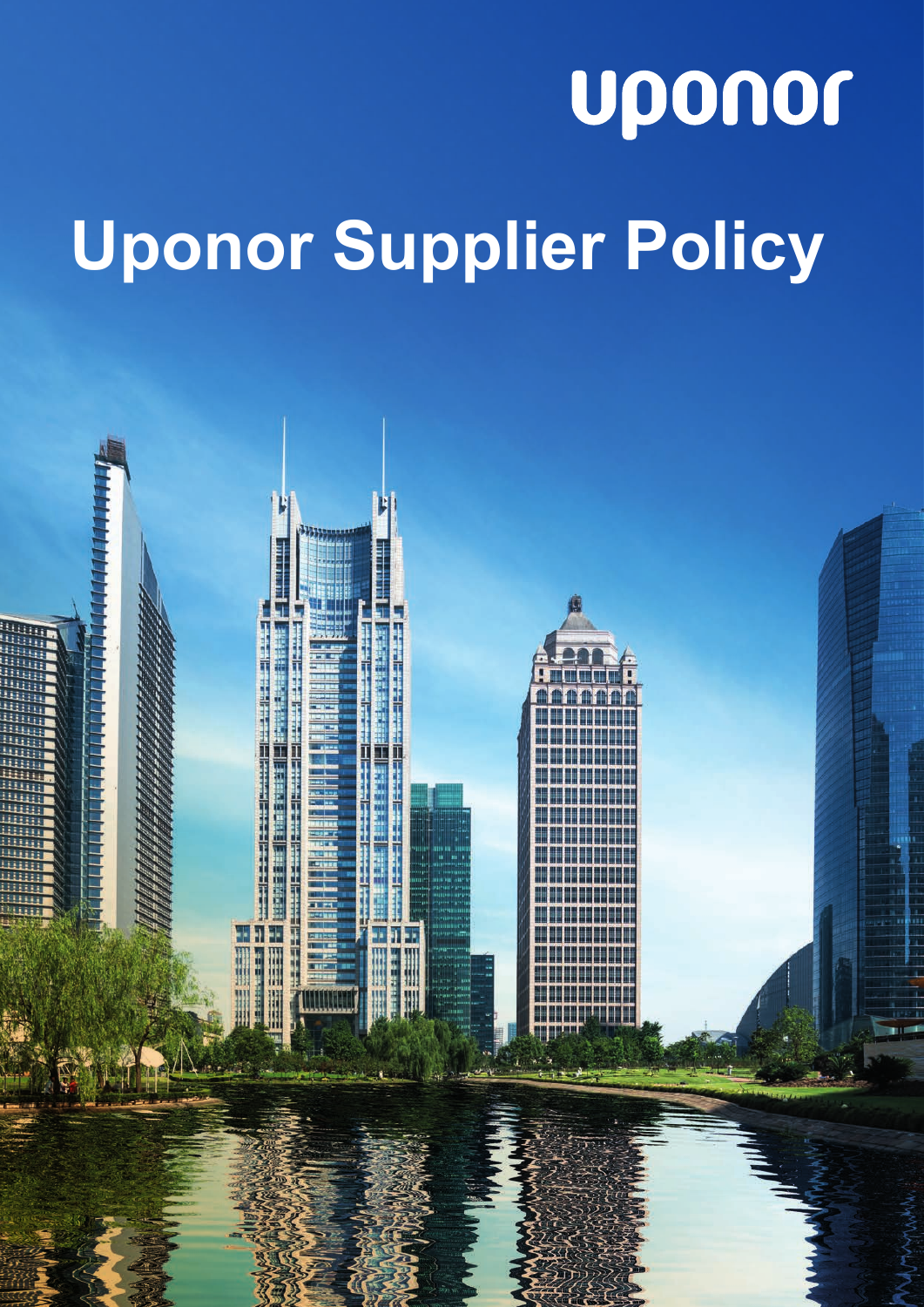### **Uponor Supplier Policy**

**Uponor is a global supplier of innovative plumbing, heating and cooling, and infrastructure solutions serving international markets. As a supplier to Uponor you are a member of the Uponor team, working alongside us to help us fulfil our mission, strategy and values.**



Uponor is a global supplier of innovative plumbing, heating and cooling, and infrastructure solutions serving international markets. As a supplier to Uponor you are a member of the Uponor team, working alongside us to help us fulfil our mission, strategy and values.

Uponor's vision is to provide expertise and solutions that enrich people's way of life throughout the world.

Uponor's strategy is to grow through building on our current platforms; to strengthen the Uponor brand throughout the world; and to integrate the company through operational excellence.

Uponor's values, which shall be reflected in all that we do, are:

- Connect
- Build
- Inspire

### **Uponor's Supply Chain strategy**

Uponor's Supply Chain is working towards providing a **speedy response** at all times, maintaining **high availability** for our customer needs, being **scalable and flexible** with respect to market demand and achieving the best overall cost-effective supply chain of **high quality** product and systems.

As an integral part of Uponor's Supply Chain, its purchased components are expected to arrive at the Uponor facility ready to begin their journey to the end customer. The quality of products and packaging must fulfil the specification and requirements 100%.

It is of utmost importance that agreed delivery times are adhered to and any exceptions are duly reported as they appear, since Uponor's promises to its customers are based on the information it receives from its suppliers.

Our **Sourcing strateg**y consists of leveraging our global volumes and creating competencies by working alongside our suppliers in Category Teams.

For Uponor, customer needs and demands occupy a key position. We work with suppliers who have the ability to quickly respond to and adapt to a changing environment and who provide optimally priced, high quality products.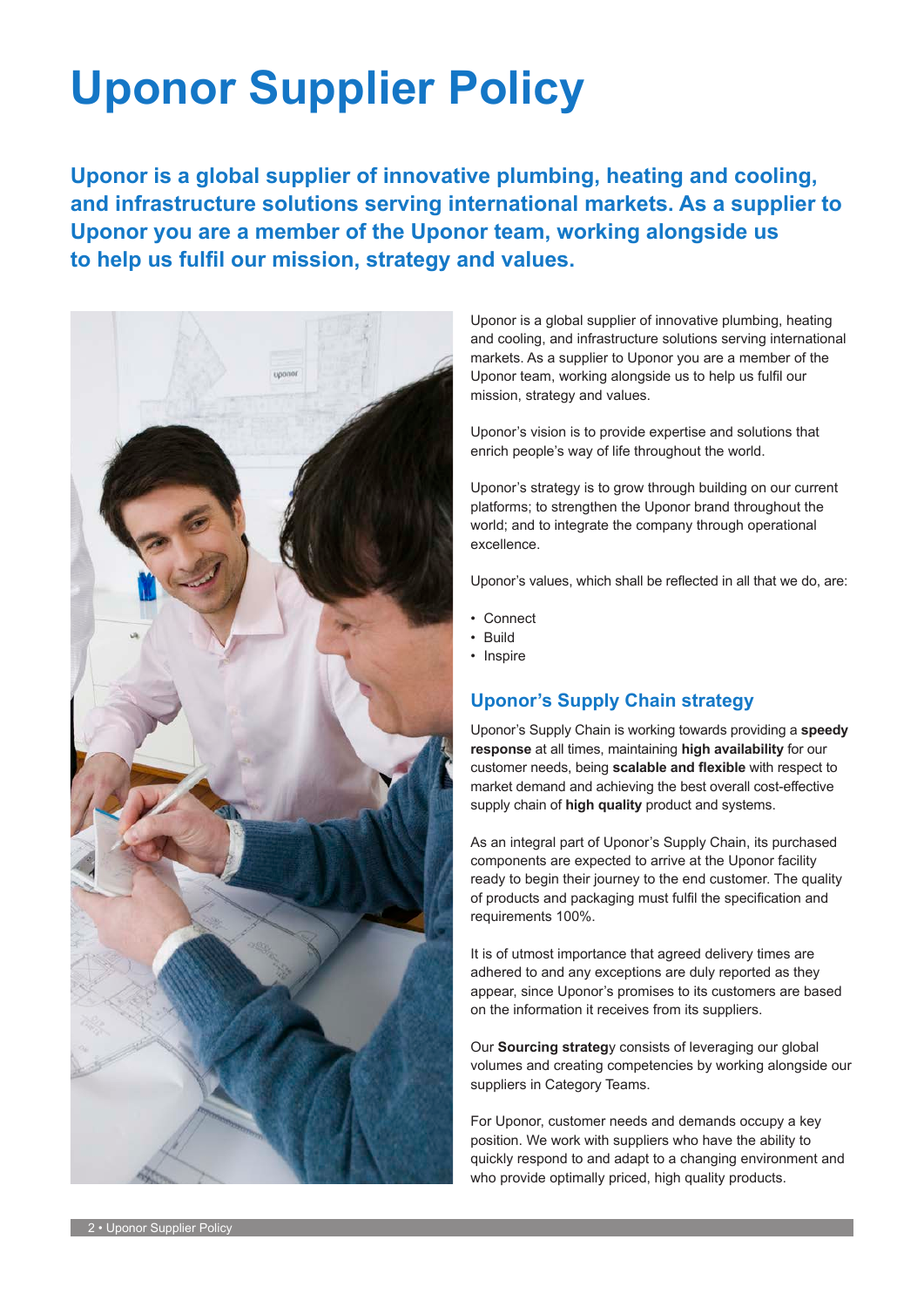

### **Uponor Supplier Requirements**

Uponor's **Code of Conduct** can be accessed at www.uponor.com. While the code applies to all Uponor employees, we also require that our suppliers familiarise themselves with and honour the Uponor Code of Conduct in their dealings with Uponor.

Central to the Code of Conduct is Uponor's determination to comply with the highest ethical standards as well as the letter of applicable international and national laws. In all of its agreements, Uponor strives for mutual satisfaction and good faith, high product quality, fair pricing and excellent after-sales service. We treat all stakeholders, including suppliers, with the same mind set as we approach our customers.

Any questions or concerns regarding compliance with Uponor's Code of Conduct can be sent to Uponor Vice President of Sourcing (sourcing@uponor.com).

Suppliers must agree to introduce and maintain a **Quality Management System** according to ISO 9001:2008, or equivalent system recognised by Uponor.

Uponor's **Environmental Management** principles also apply to its suppliers. Suppliers should implement an environmental policy, addressing actions and metrics for the reduction of  $\mathrm{CO}_2$  emissions in line with industry aspirations, and ensure that all their operations and processes comply with relevant standards, legislation and international conventions. Suppliers should also undertake to identify and document the significant environmental aspects of manufacturing or providing the materials, components and services they supply to Uponor as well as implementing a programme of continuous improvement of their sustainability performance. Uponor strongly encourages its suppliers and their sub-suppliers to implement not only energy efficient solutions and practices in the manufacture and supply of products and services but also an Environmental

Management System according to ISO 14001:2004, or equivalent system recognised by Uponor.

Uponor's **Corporate Responsibility** principles require that all products and services sold under the Uponor brand are sourced according to practices which uphold internationally accepted standards. Our aim is to ensure that environmental, ethical, social, and health and safety issues, as well as labour practices, are not separate add-on features, but are embedded within all our sourcing processes. Therefore Uponor requires its suppliers to:

- Support and respect internationally proclaimed human rights and make sure that they are not complicit in human rights abuses
- Respect the right of all personnel to form and join trade unions of their choice and to bargain collectively
- Support the abolition of any form of forced and compulsory labour, child labour and discrimination in respect of employment and occupation
- Have a documented health and safety management system compliant with local legislation
- Work against corruption in all its forms, including extortion and bribery.

Uponor expects its suppliers to apply similar requirements in their own supply chain organisations.

**Confidentiality** in business matters is a requirement of doing business with Uponor. All suppliers will be required to sign a Non-disclosure Agreement upon initial discussions with Uponor. Additionally, a new Non-disclosure Agreement will be required to be signed whenever the circumstances so require.

The first step in the **Supplier Qualification Process** is to fill in the Uponor Supplier Qualification Questionnaire, provided by Uponor. Supplier qualification includes audits, manufacturing and technology verification and any other checks deemed necessary.